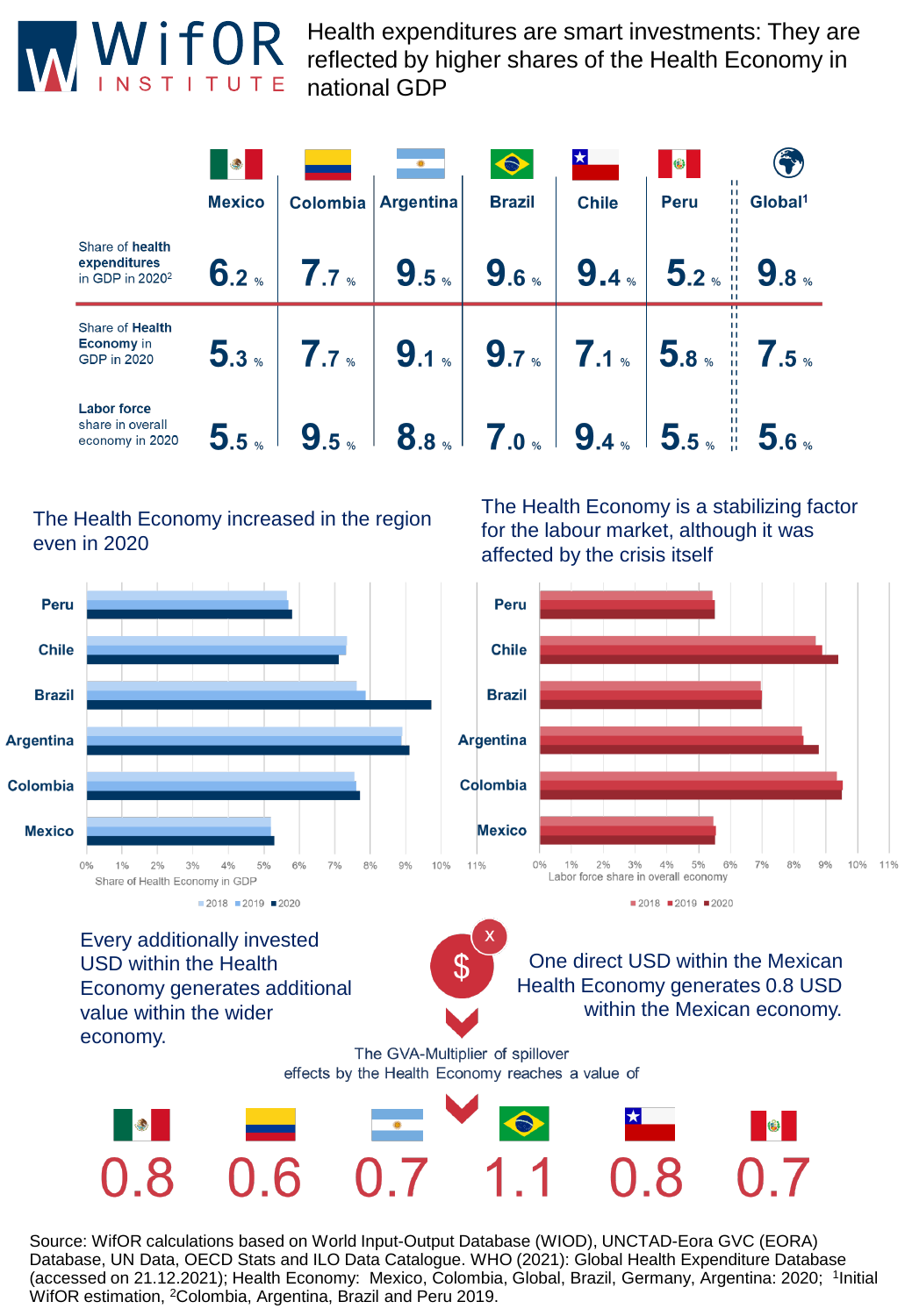



The study promotes a better understanding the lessons learned from the response to the Covid19 pandemic in the LatAm Region.



To confront future challenges and to strengthen the health system governments should cooperate stronger with companies and countries in the region.

LatAm countries need to create a business environment to foster the healthcare industry and to expand regional cooperation.







The pre-Covid19 gap between OECD and LatAm countries highlights the need to increase health investments in LatAm countries.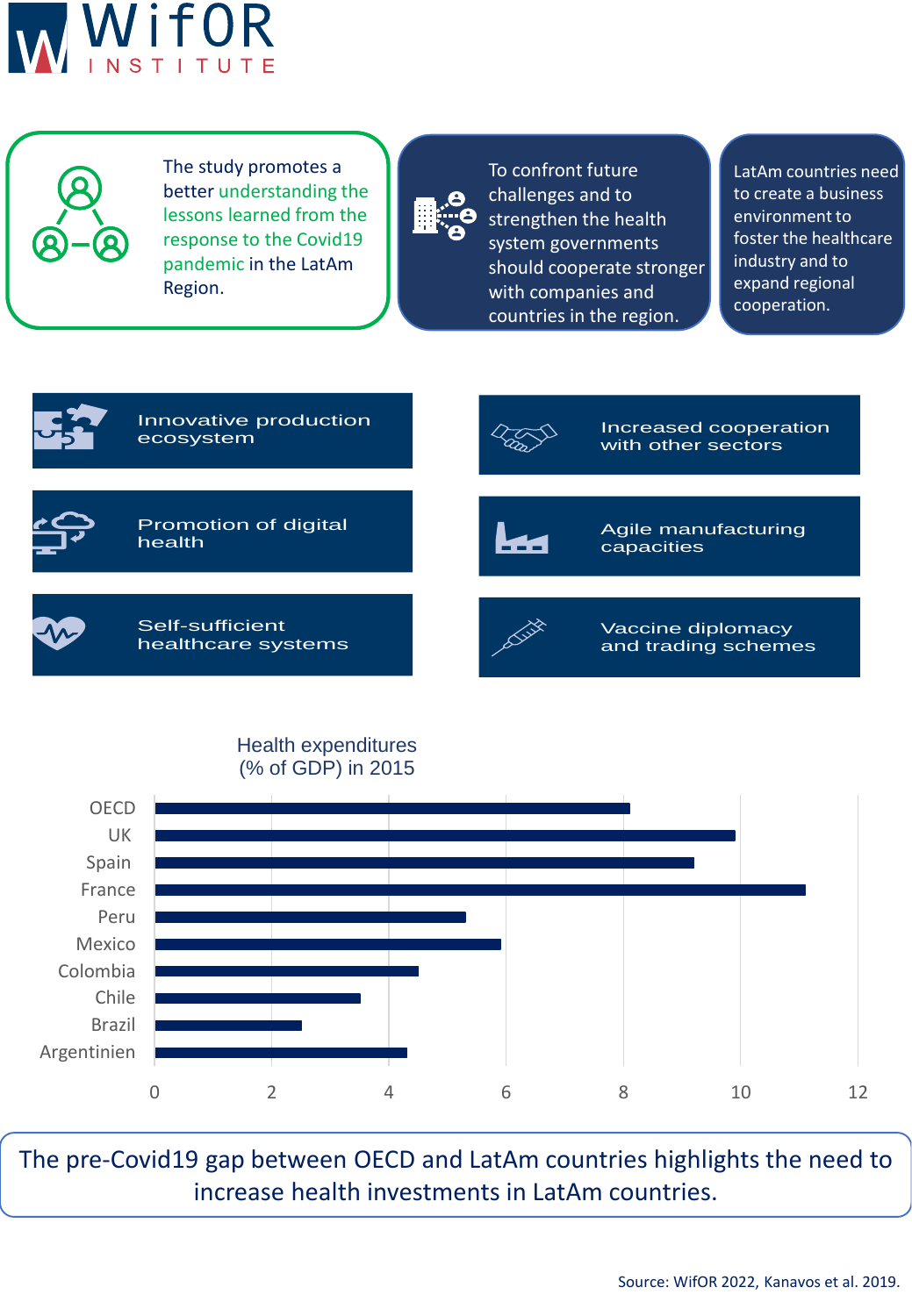